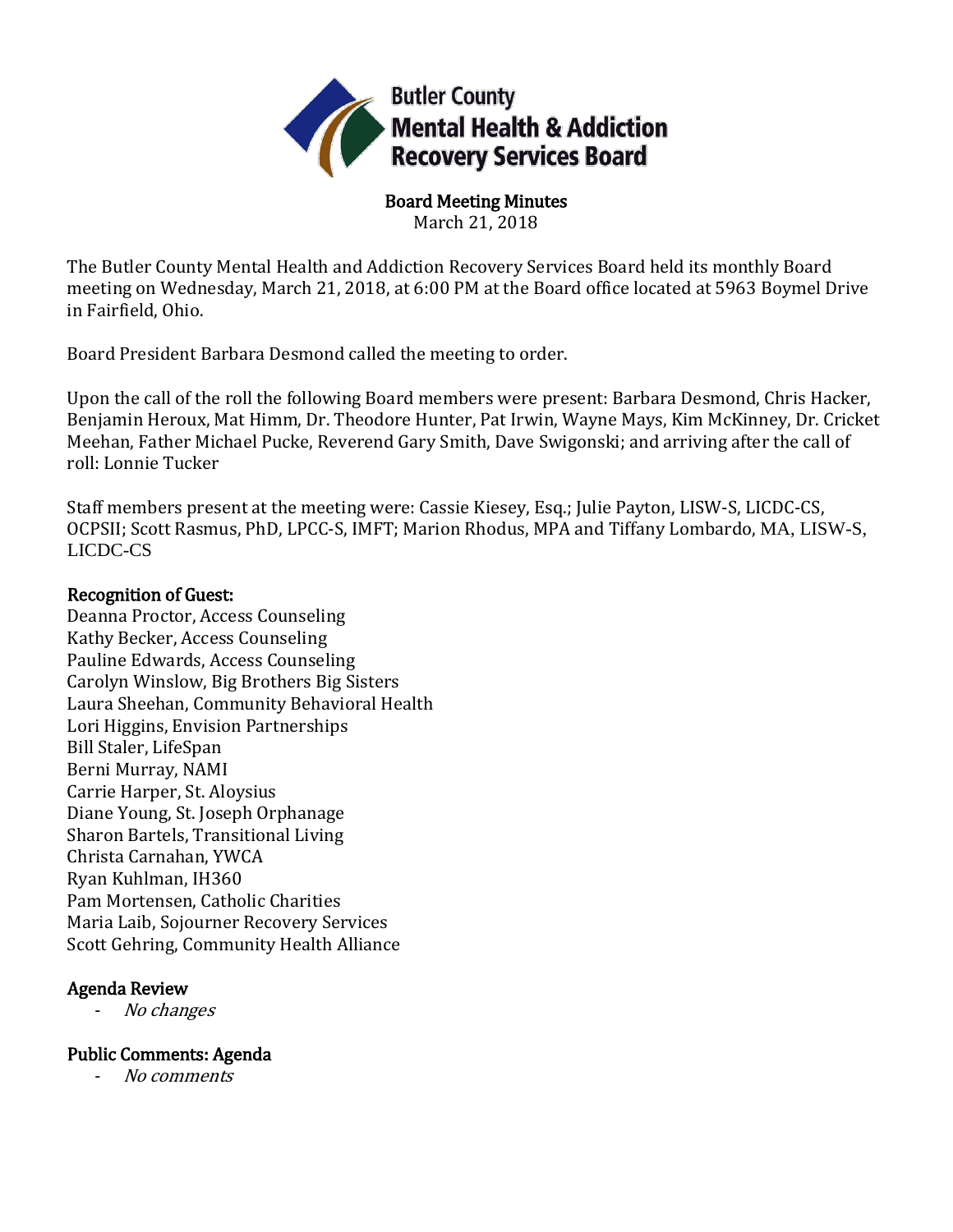## 1. Board Communications & Announcements

# a. Board President Message

Ms. Desmond, Board President, provided an overview of what the Board and Board staff have been up to the last couple of months. See page 6 for a full report.

# b. Executive Director Report

- i. Hope in the Darkness Journal News Article
- ii. BH Redesign Update
- iii. Statewide Week of Appreciation April 9- 13, 2018
- iv. Coroner's Press Conference 3/6/2018 Opiate Epidemic, Journal News, 3/7/18
- v. 5 Surprising Mental Health Benefits of Working Out of Just 10 minutes Romper Online Journal
- vi. 3 Harmful Myths about the Opioid Epidemic Knowledge Science Report Journal
- vii. Board Development Committee Meeting Tuesday, April 3, 2018 @ 5pm 4 Candidates have been identified
- viii. Board Annual Training II Tuesday, April 3, 2018 @ 6pm
- ix. Medical Marijuana Training
- x. Flex Time/Work-From-Home Committee Meeting Tuesday, April 10, 2018 @ 1:30pm

## 2. Consent Agenda

- a. February Board Meeting Minutes
- b. February Executive Committee Meeting Minutes
- c. February Board Member Evaluations
- d. March Mental Health Committee Meeting Minutes
- e. March ARS Committee Meeting Minutes

Mr. Mays motioned to approve the items in the consent agenda. Mr. Swingonski seconded the motion. The vote carried the motion.

#### 3. Review of Committee Meetings

# a. MH Committee

- i. February MH Committee Meeting Minutes
- ii. CBH Housing Repair Costs
- iii. Jail Programming Update
- iv. GMS Move Update
- v. Transportation Update
- vi. New Transportation Survey
- vii. Multilingual MH Committee Update
- viii. Suicide Prevention Program Update
- ix. The Crisis Response Continuum Conference- Ohio Panel: After First Response-Scott Fourman Presenter
- x. Mental Health Services in the Juvenile Justice System
- xi. Next Board Training
- xii. Miscellaneous
- xiii. Next Meeting April 10, 2018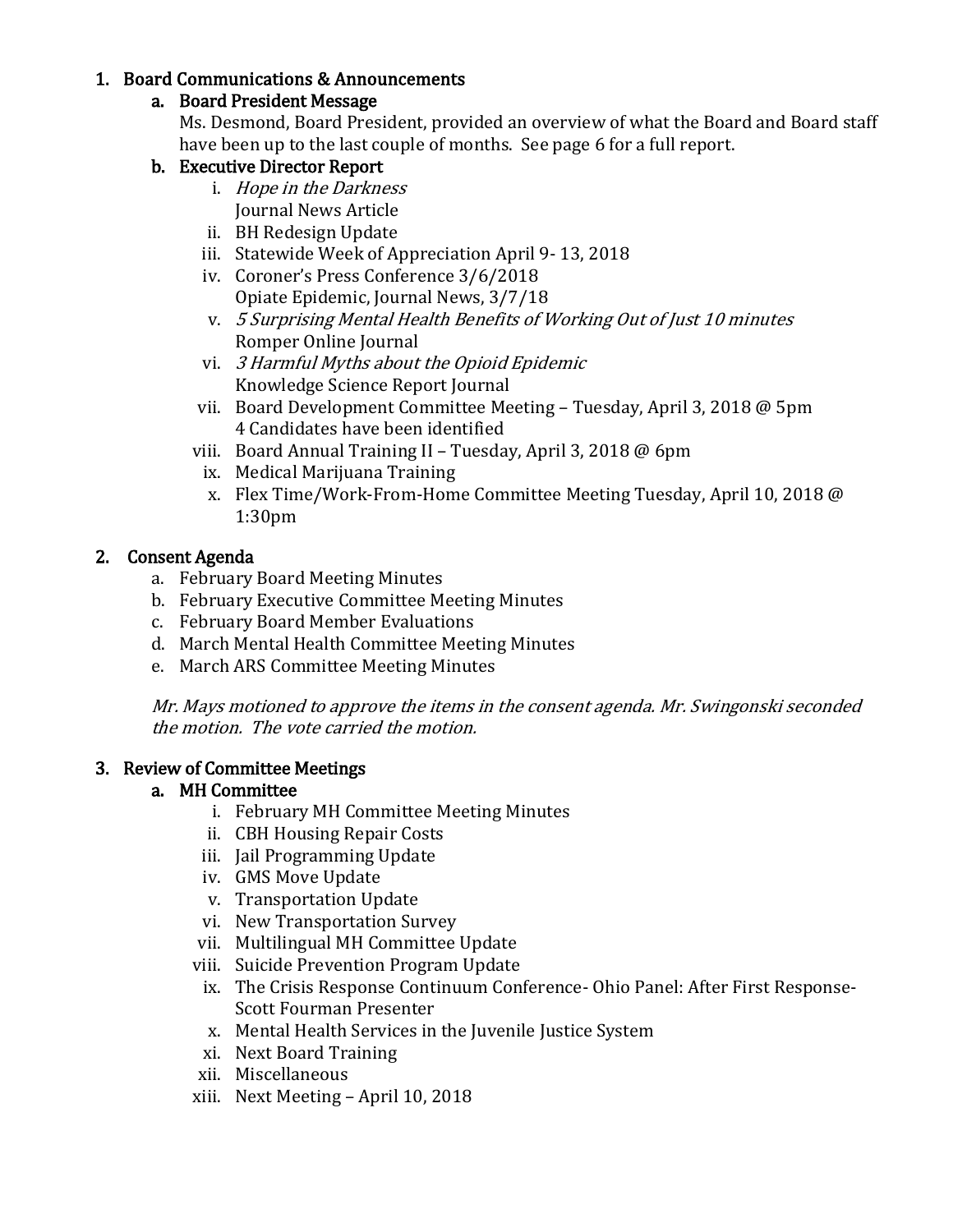#### b. ARS Committee

- i. February ARS Committee Meeting Minutes
- ii. Vista Member
- iii. Bridge Revisited
- iv. BC Opiate Business Plan Review
- v. Ohio Department of Health Grant Application Contract Update
- vi. Impact of Changes to State Interpretation of the IMD Exclusion
- vii. BC Community Awards Update
- viii. Statewide Week of Appreciation Update
- ix. Medical Marijuana Board Training Debrief
- x. Miscellaneous
- xi. Next Meeting: April 10, 2018

#### 4. New Business

## a. Statement of Recognition for County Opiate First Responders

Dr. Rasmus presented a resolution for the Board to endorse, in order to express gratitude and appreciation to all community members working on the front lines in the fight against Ohio's opioid epidemic, in accordance with the statewide week of appreciation April 9 – 13, 2018.

Fr. Pucke motioned to approve the resolution. Mr. Swingonski seconded the motion. The vote carried the motion.

## b. January Financial Report

Mr. Rhodus provided an overview of the January financial reports. As of January the Board was 58% of the way through the fiscal year and 40% of Board dollars were spent with 48% of funds received.

Ms. Hacker motioned to approve the January Financial Reports. Ms. Stanton seconded the motion. The vote carried the motion.

# c. March Budget Revisions and Updated Yellow Sheets

In order to support additional detox services, mental health residential services, funding for the Bridge device, and the funding allocation from the ODH grant- some funds need to be reorganized and additional budget revisions are needed.

Mr. Tucker motioned to approve the Budget Revisions and the Changes in the Yellow Sheet in the amount of \$108,856. Mr. Heroux seconded the motion. Mr. Mays abstained from the vote. The vote carried the motion.

# d. CBH Housing Repair Costs

Dr. Rasmus reviewed the CBH Housing repairs agreed upon to support the Mental Health housing provided by CBH in the amount of \$74,356. CBH supplied pictures of the buildings needing repairs.

Ms. Irwin motioned to approve the \$74,356 repair costs. Ms. Hacker seconded the motion. The vote carried the motion.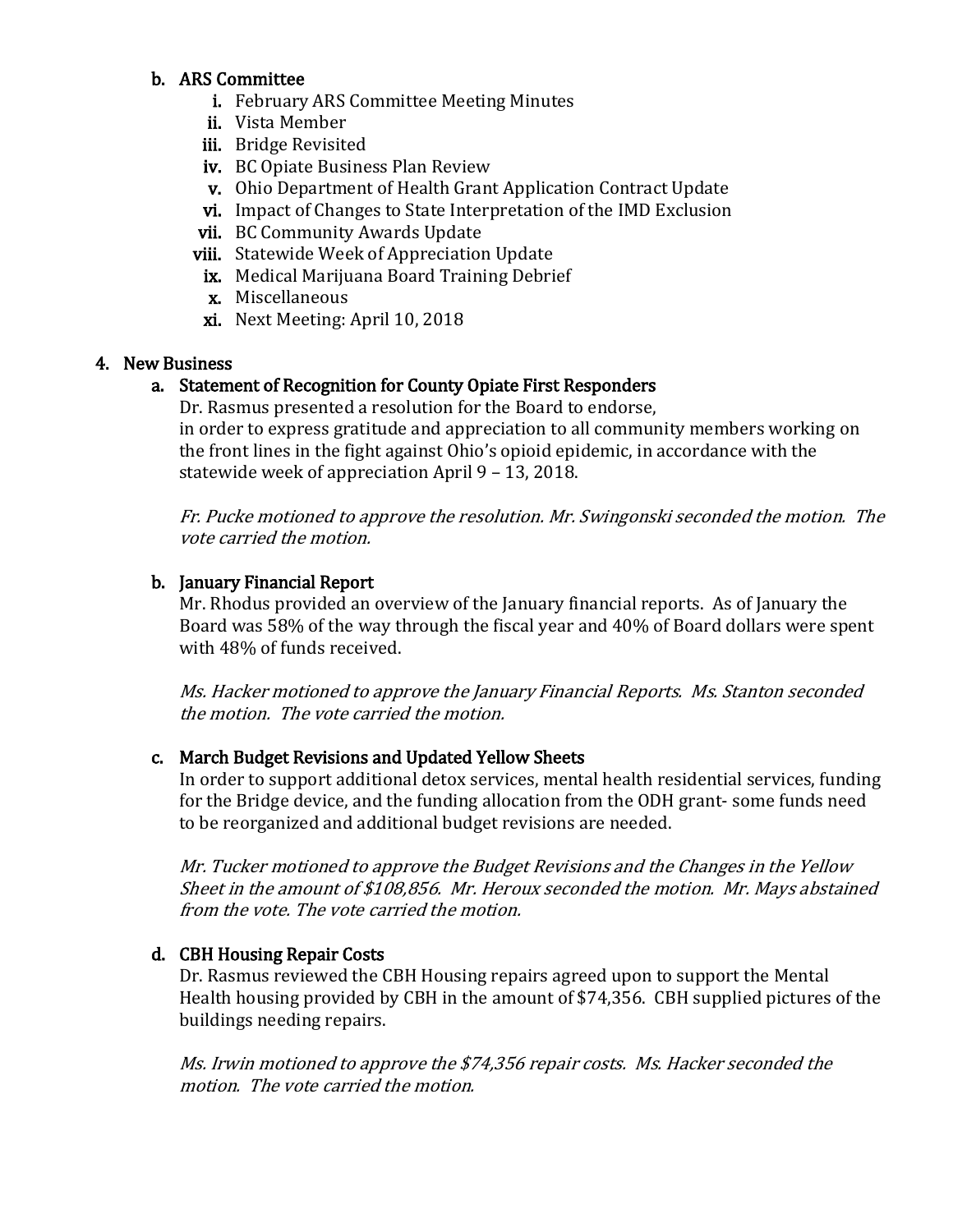#### e. Bridge Revisited

A pilot project to fund the Bridge Device to aid in opiate detox was presented as recommended by the ARS Committee and the Executive Committee, with a focus on Informed Consent. Based on discussion through the ARS Committee and feedback from Dr. Miller, Board's Chief Clinical Officer, the Board will pilot a small amount of funding for the Bridge Device with 3 local providers to include CBH, Modern Psychiatry & Wellness, and Brightview Health (new provider). Protocols for the selection of clients and evaluation of outcome metrics this tracking will be determined with a collaboration of the 3 providers and will be reviewed by Board Member Dr. Meehan, at the request of the Board.

Mr. Himm motioned to approve the pilot of the Bridge Device at 3 providers for a total of 30 devices at a cost not to exceed \$18,000 and the new provider contract with Brightview Health. Ms. Stanton seconded the motion. The vote carried the motion.

## f. TLC Residential Funding

An additional allocation of \$20,000 for mental health residential services for TLC in order to continue to serve additional clients in their residential program for the remainder of the fiscal year.

Mr. Himm motioned to approve the additional \$20,000 for TLC residential services. Mr. Swingonski seconded the motion. Mr. Mays abstained from the vote. The vote carried the motion.

# g. Shower Replacement/Upgrade for Board's N. Fair Avenue Facility

An additional \$5,000 is needed to cover the cost of shower repairs previously approved at the February Board Meeting in order to comply with ADA requirements to widen a shower stall and ensure it is wheelchair accessible.

Ms. Stanton motioned to approve the additional \$5,000 for the repairs. Ms. Irwin seconded the motion. The vote carried the motion.

# h. Vista Member

The Board has the opportunity to participate in a program being arranged by OACBHA to provide a Vista Member through the AmeriCorps program to be employed at the Board from July 2018- July 2019. The position's salary and benefits will be paid for by AmeriCorps and the Board will be responsible only for expenses and equipment for the position.

Mr. Swingonski motioned to approve the MOU for the Vista Member. Mr. Heroux seconded the motion. The vote carried the motion.

# i. BC Opiate Business Plan review- Consultant Bruce Ripley

As the Board continues to update the Opiate Business Plan, Consultant Bruce Ripley will be contracted with once again to provide support and assist in the technical writing of updating of the plan.

Mr. Himm motioned to approve the contract for Bruce Ripley for a maximum of 25 hours at \$85 per hour. Ms. Hacker seconded the motion. The vote carried the motion.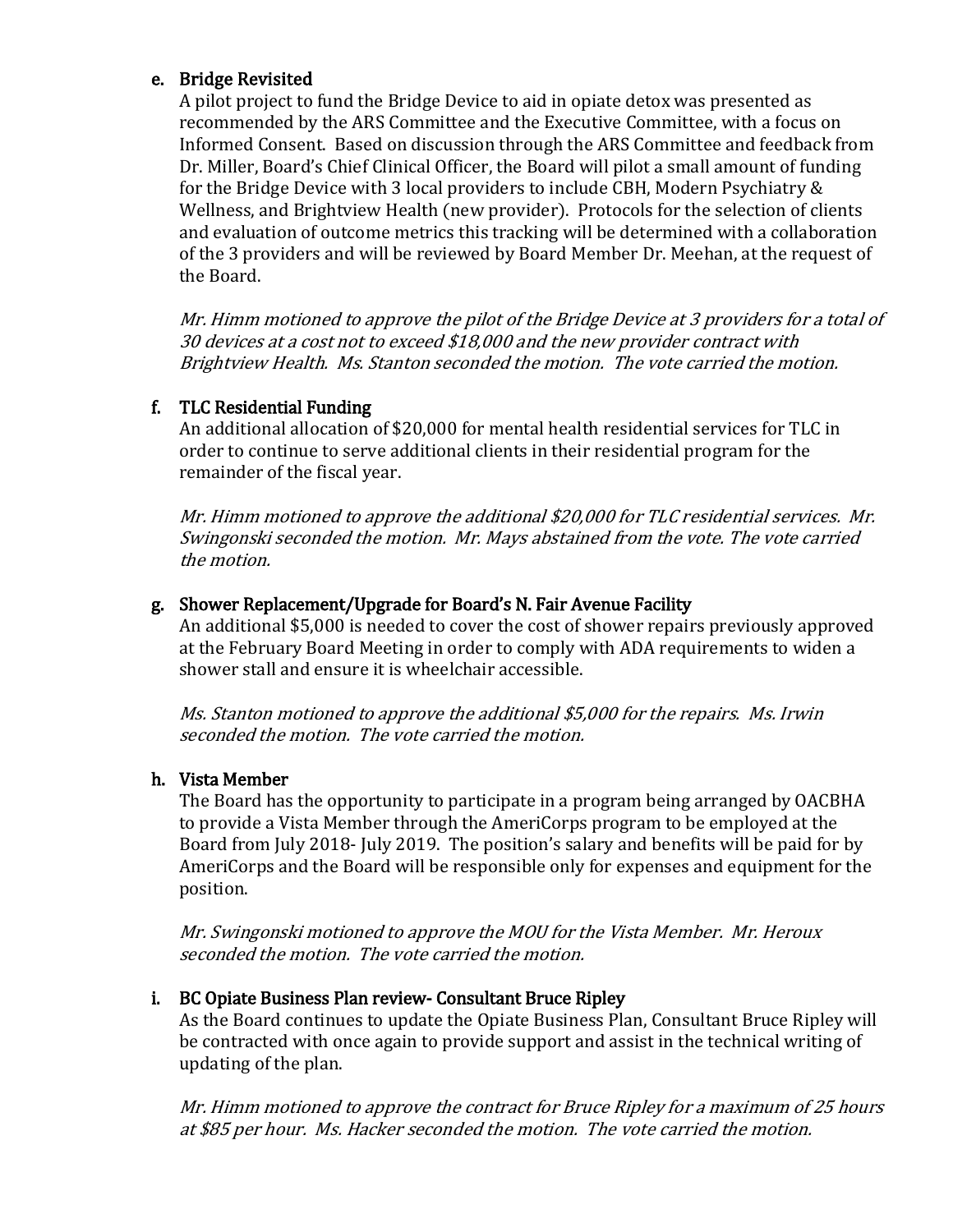## j. Ohio Department of Health Grant Contract

The Board was awarded a grant by ODH in the amount of \$36,750. The Board approved the award of the funds and endorsed the contract for the grant with ODH.

Mr. Himm motioned to approve the \$36,750 grant award and contract from ODH. Ms. Stanton seconded the motion. The vote carried the motion.

## k. State Hospital Report

Dr. Rasmus reviewed the February State Hospital report and pointed out that there were 2 civil beds and 11 forensic beds being used by Butler County residents in February.

## l. Vouchers and Payments Made by Direct Deduction

Listed were all the voucher approvals and direct deductions for the month of February.

Ms. Hacker motioned to approve the February Vouchers and Payments Made by Direct Deduction. Mr. Tucker seconded the motion. The vote carried the motion.

## 5. Guest/Board Comments

Kathy Becker, Access Counseling, reported that on March 8, 2018- the West Chester Area Court was approved as a Certified Mental Health Court by the State of Ohio.

Berni Murray, NAMI of Butler County, requested to remind Board members of the NAMI/Appreciation Week Dinner being held on Thursday, April 12, 2018.

Dr. Rasmus and Ms. Desmond requested that any Board members who would like to attend the NAMI/Appreciation Week Dinner to contact Dr. Rasmus and the Board would cover the cost of the dinner for member and staff attendance.

Mr. Lonnie Tucker requested to acknowledge and thank Julie Payton, Dr. Cricket Meehan, and Kim McKinney for their support and education that allowed him to be honored as a Civic Leader of the Year for the Lakota School District.

# 6. Adjournment